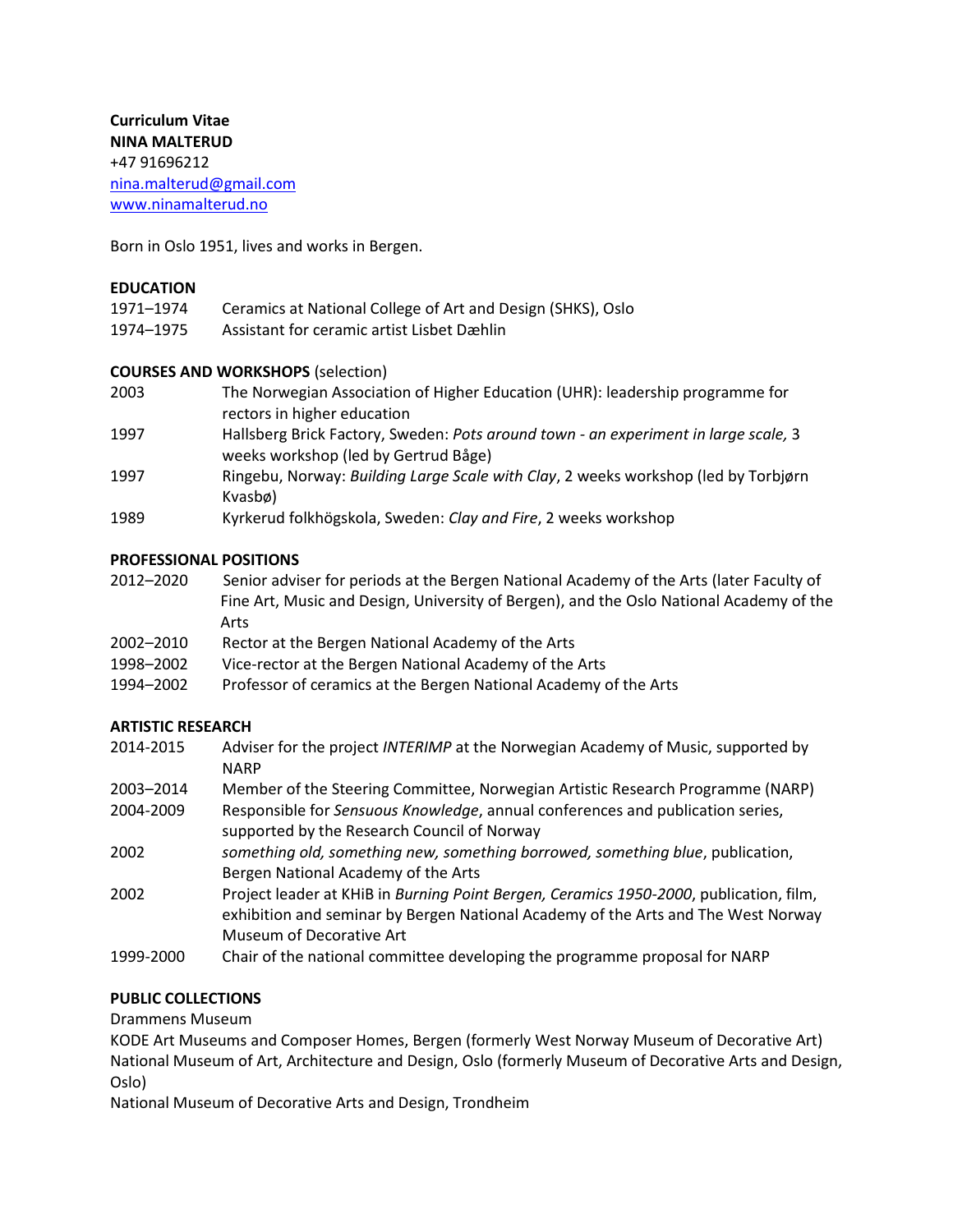Northern Norway Art Museum, Tromsø

Arts Council Norway

*Olympic Collection*, Inland Norway University of Applied Sciences, Lillehammer

The National Touring Gallery, Norway

Röhsska Museum of Design and Craft, Gothenburg

Sogn og Fjordane Kunstmuseum, Førde

Sørlandets Kunstmuseum, Kristiansand

Østfold County

## **PRIZES AND GRANTS**

| 2022      | Arts Council Norway publication grant                                    |
|-----------|--------------------------------------------------------------------------|
| 2021      | Regional Grant for publication                                           |
| 2021      | Norwegian Association for Arts and Crafts: Grant                         |
| 2020      | City of Bergen project grant                                             |
| 2020      | Arts Council Norway project grant                                        |
| 2019      | Government Diverse Grant                                                 |
| 2017, 14  | <b>Regional Exhibition Grant</b>                                         |
| 2005      | Norwegian Association for Arts and Crafts: Honorary Award                |
| 1994-2018 | Government Guarantee Income for Artists (later Grant for Senior Artists) |
| 1989      | Norwegian Association for Arts and Crafts: Grant                         |
| 1992, 85  | <b>Government Travel Grant</b>                                           |
| 1985      | Houen's Foundation Grant                                                 |
| 1979-1981 | Government Work Grant                                                    |
| 1978      | <b>Government Materials Grant</b>                                        |

# **SOLO EXHIBITIONS**

| OUT THERE, KRAFT, Bergen |
|--------------------------|

- *tablet, eye, skin*, Galleri Format, Oslo
- KRAFT, Bergen
- Hå gamle prestegard, Norway
- Galleri Format, Bergen
- Rom8, Bergen
- Kunstnerforbundet, Oslo
- Rackstadmuseet, Sweden
- RAM Gallery, Oslo
- National Museum of Decorative Arts and Design, Trondheim
- Kunstnerforbundet, Oslo
- Kunstnerforbundet, Oslo

# **GROUP EXHIBITIONS** (selection)

- *PRESENT*, Bomuldsfabriken, Arendal (curated by Harald Solberg)
- *Ceramic Landscapes*, FLOW, London (with Astrid Sleire)
- *STOP. REWIND. PLAY*. Akershus kunstsenter
- *CLAY IN THE BANK*, Kunstbanken Hamar (with Elisa Helland-Hansen, Elisabeth von Krogh, Beth Wyller)
- Ann Linnemann Gallery, Copenhagen (with Gunhild Rudjord)
- *Burning Point Bergen*, The West Norway Museum of Decorative Arts, Bergen
- *Keramik aus Norwegen*, Galerie Handwerk, München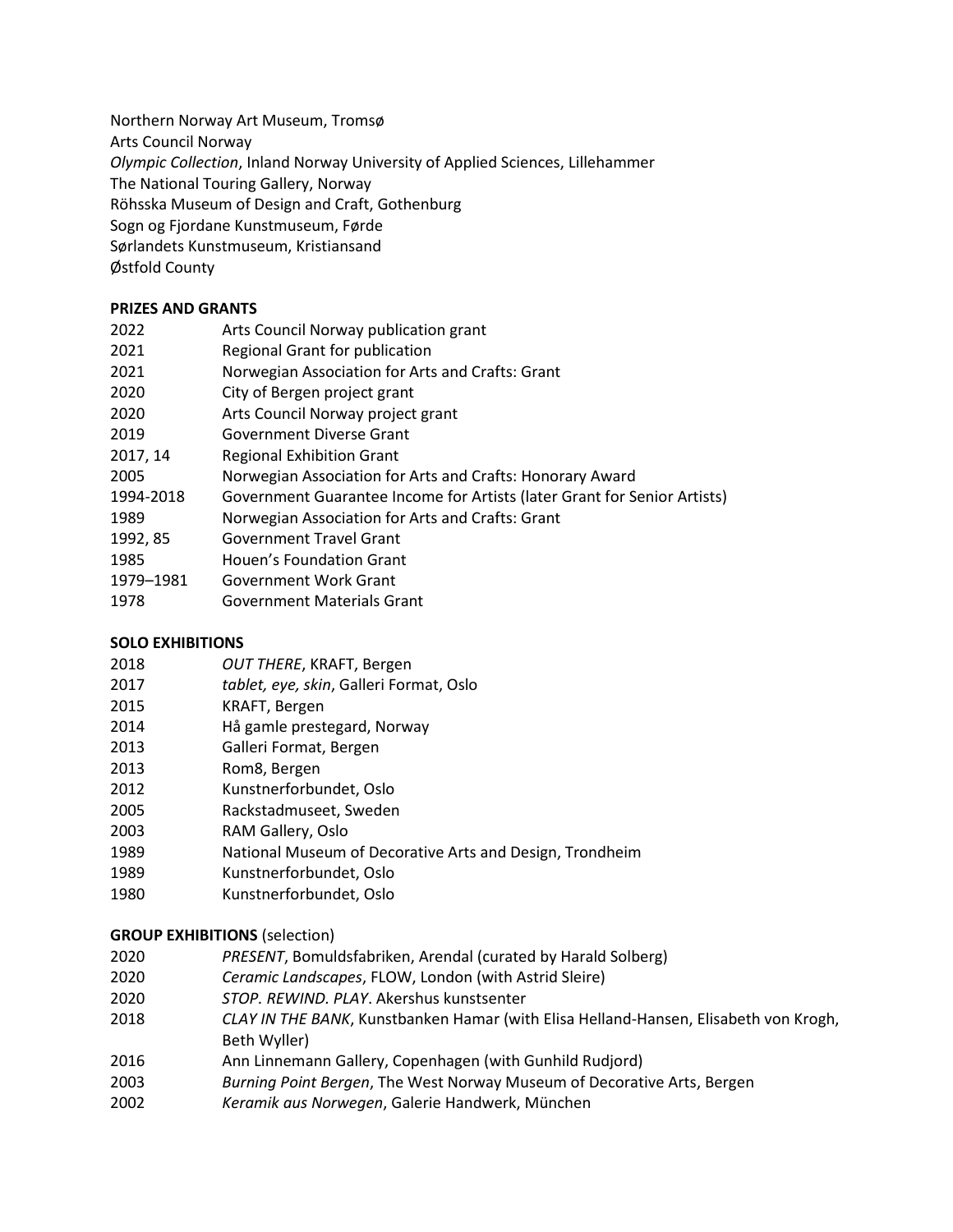- 2000 *Flyvende tallerkner og andre fat*, Bomuldsfabriken, Arendal (curated by Harald Solberg) 1999 *Norwegian Contemporary Ceramics,* Amsterdam (curated by Torbjørn Kvasbø/Jorunn Veiteberg)
- 1998, 85, 84, 80*Tendenser*, Galleri F15
- 1996 *Ceramic Art Exhibition,* Perugia (curated by Nino Caruso/Torbjørn Kvasbø)
- 1994 Kunstnerhuset, Gvarv in Telemark (with Hanne Borchgrevink)
- 1990 Oslo International Ceramics Symposium (OICS): *Norsk keramikk 1940–1990*, The Museum of Decorative Arts and Design, Oslo
- 1990 OICS: *Ukraina – Norge, tradisjon i utvikling*, Norwegian Museum of Cultural History

#### **JURIED EXHIBITIONS**

2021–2019, 2017, 2014, 2000, 1993–1984, 1982–1975 The Norwegian Association for Arts and Crafts, Annual Exhibition

- 2018 *European Ceramic Context*, Bornholm
- 2016 *Pottery is back,* Kunstnerforbundet, Oslo (curated by Gertrud Steinsvåg)
- 2003 *Ceramic Triennale*, The Vigeland Museum, Oslo

#### **INTERNATIONAL ART FAIRS**

- 2022 *Collect*, London with FLOW
- 2019 *NOMAD*, St. Moritz Switzerland (with Galleri Format)
- 2018. 17 *Collect*, London (with Galleri Format)
- 2015 *SOFA* Chicago (with Galleri Format)
- 2013 *Collect*, London (with Gallery Kunst1)

## **PUBLIC COMMISSIONS** (selection)

| 1994 | The Law Courts, Sandvika |
|------|--------------------------|
|------|--------------------------|

- 1993 Kongsberg Ingeniørhøgskole
- 1992 Tingvang, Øystre Slidre municipality
- 1991 Renaissance Cruises, Fearnley & Eger
- 1990 Bergen municipal prison
- 1989 Den Norske Creditbank, Aker brygge, Oslo
- 1987 Museum of Decorative Arts and Design, Oslo, gift from the Society of Friends of the
- Museum of Decorative Arts and Design, Oslo
- 1985 Sessvollmoen military barracks
- 1985 Norwegian Embassy in Riyadh, Saudi Arabia
- 1981 University of Tromsø

## **CONSULTANT AND JURY WORK** (public art commissions/architecture)

- 2004–2005 Statsbygg: Jury for competition new building Bergen National Academy of the Arts
- 1997–1999 Public Art Norway: Consultant for commissions Skjold Church, Bergen (with Arne Ingvaldsen)
- 1993 Public Art Norway: Jury for competition Værnes Airport

## **TEXTS BY MALTERUD**

"1979: Vi kan jo bare lage vårt eget tidsskrift!" *Kunsthåndverk* 1/2020, pp. 26–33.

"Finn Erik Alsos' minnepris". *Kunsthåndverk* 3/2018, pp. 66–69.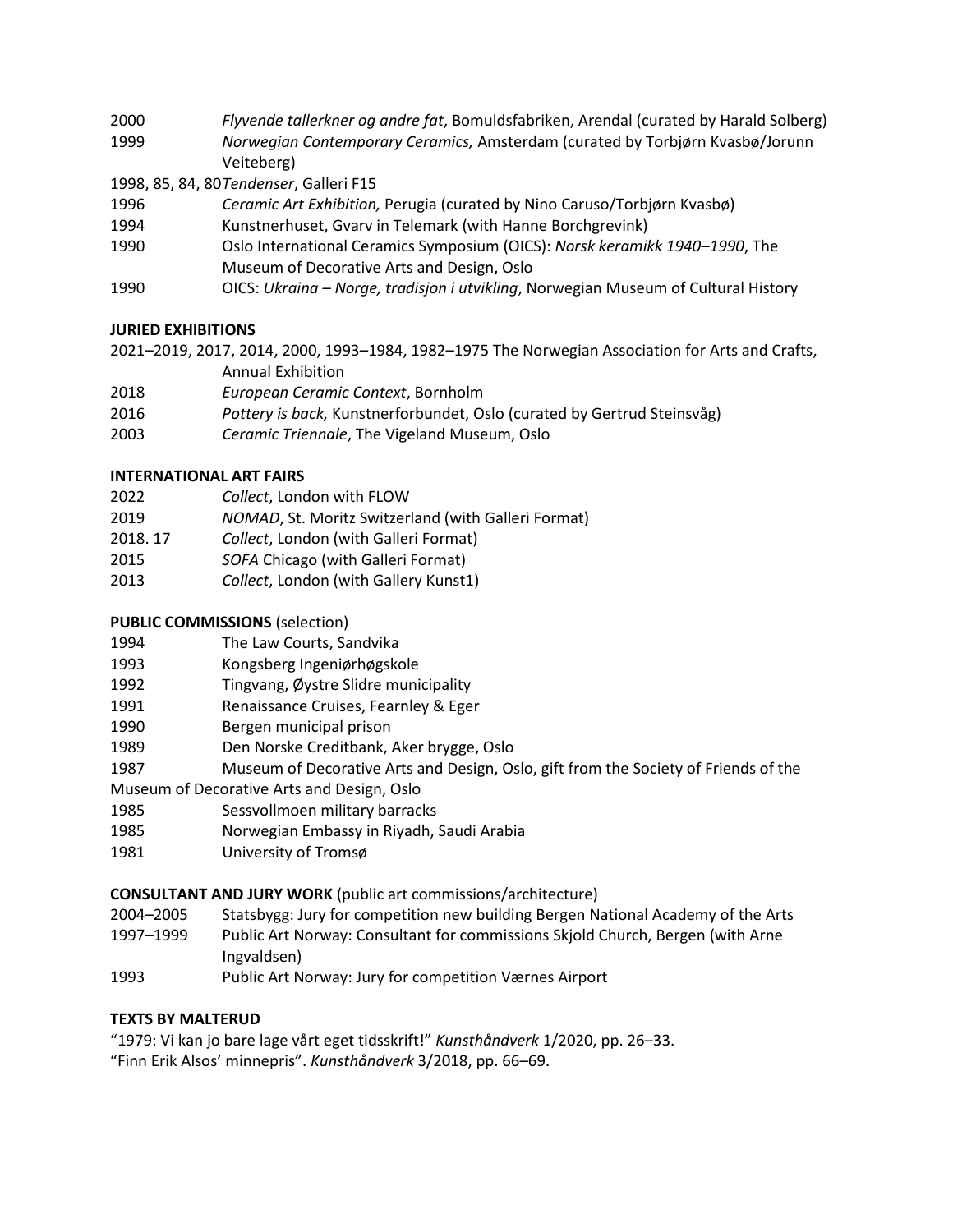"Artistic Freedom and Public Responsibility: My Time as Rector". Nina Schønsby (ed.): *245 Years Art and Design Education in Bergen*. Bergen: University of Bergen, Faculty of Fine Art, Music and Design, 2017, pp. 258–265.

"Noen sirklinger rundt kunst og kvalitet". Øyvind Prytz (ed.): *Når kunsten tar form*. Oslo: Arts Council Norway 2018, pp. 46–48.

*tablet, eye, skin.* Catalogue. Bergen: Nina Malterud 2017.

"The Art University – a space for negotiating and sharing". Torbjörn Lind (ed.): *Artistic research yearbook 2016*, Stockholm: The Swedish Research Council, 2016, pp. 25–29.

"Ingen A4-utstilling, akkurat". *Kunsthåndverk* 4/2015, p. 12.

"Zwinger in Arendal". Caroline Slotte/Kjell Rylander (eds.): *Zwinger und Ich.* Network for Nordic Contemporary Ceramics, 2015.

"Forbi – eller fast i glasuren". *Kunsthåndverk* 1/2015, p. 45.

"Supervisors' Support - Some Specific Challenges". Mick Wilson and Schelte van Ruiten (eds.): *SHARE Handbook for Artistic Research Education,* ELIA, 2013, pp. 60–64.

*"It's not where you take things from – it's where you take them to". Ingrid Aarset.* Catalogue, Bergen 2013.

*QUIET*. Catalogue. Bergen: Nina Malterud 2012.

"Artistic research – necessary and challenging"*. – Nordic Journal of Art and Research* 1/2012.

"Not Just a Cup". *CUP*. Catalogue. Elisa Helland-Hansen, Bergen 2011.

*Siri Brekke, Liv Midbøe, Kristine Thenman*. Catalogue. Arvika Konsthall 2010.

"Can you make Art without Research". Hans-Peter Schwarz (ed.): *Art and Artistic Research*. Zürich University of the Arts / Scheidegger & Spiess 2009, pp. 24–29.

"… som å legge en tiger mellom to glassplater…" Catalogue. *Gro Jessen*. Oslo 2005.

"Lisbet Dæhlin". *Kunsthåndverk* no. 3/2003, pp. 18–19.

"Education in the ceramic arts – wood firing or intellectual enterprise?" Nina Malterud and Anne Britt Ylvisåker (eds.): *Burning Point Bergen*. Bergen: Bergen National Academy of the Arts/The

West Norway Museum of Decorative Art, pp. 44–53.

"The bowl and the surface are absolute", "Use and Art". *something old, something new, something borrowed, something blue*. Bergen: Bergen National Academy of the Arts 2002.

As times go by – the years 1971–2001 seen in retrospect". *Kunsthåndverk* 1–2/2001, pp. 27–29. "Mental and Material". *Gunilla Åkesson*. Catalogue. Bergen 2001.

"Gunilla Maria Åkesson: Geist und Materie". *Neue Keramik* no. 11/2001, p. 656.

"Om å trene på frihet". *Take Off*. Catalogue. Bergen: Bergen National Academy of the Arts 2000.

"Være eller ikke være på kunstscenen". *Kunsthåndverk* no. 2/1999, p. 31.

"Jord og luft i rom og tid". *4 fra Norden*. Katalog, Kristiansand: Sørlandets Kunstmuseum 1998.

"Om eget arbeid". *Kunsthåndverk* no. 40/1991, pp. 28–29.

"Mot til å skape". *Kunsthåndverk* no. 26–27/1987, pp. 12–14.

"Du får ikke mer ut av hornet enn det du putter inn". *Kunsthåndverk* no. 23/1986, p. 26.

"Bare en kopp?" *Kunsthåndverk* no. 13/1984, pp. 10–11.

## **JOURNAL** *KUNSTHÅNDVERK*

1979–1987 Initiator, member of Editorial Board, co-author of many texts

## **TEXTS ABOUT MALTERUD**

"Studio Visit: Nina Malterud". *Ceramics Monthly* June 2015, pp. 28–31. Sigrun Hodne: "Zen og kunsten å gjenskape en vaskebøtte". *Kunsthåndverk* 4/2014, p. 49. Jan Kokkin: "Fullendt spagatøvelse". *Kunsthåndverk* no. 4/2012, p. 44. Jorunn Veiteberg: "Something old, something new…". *Keramik Magazin* no. 2/2004, pp. 17–21.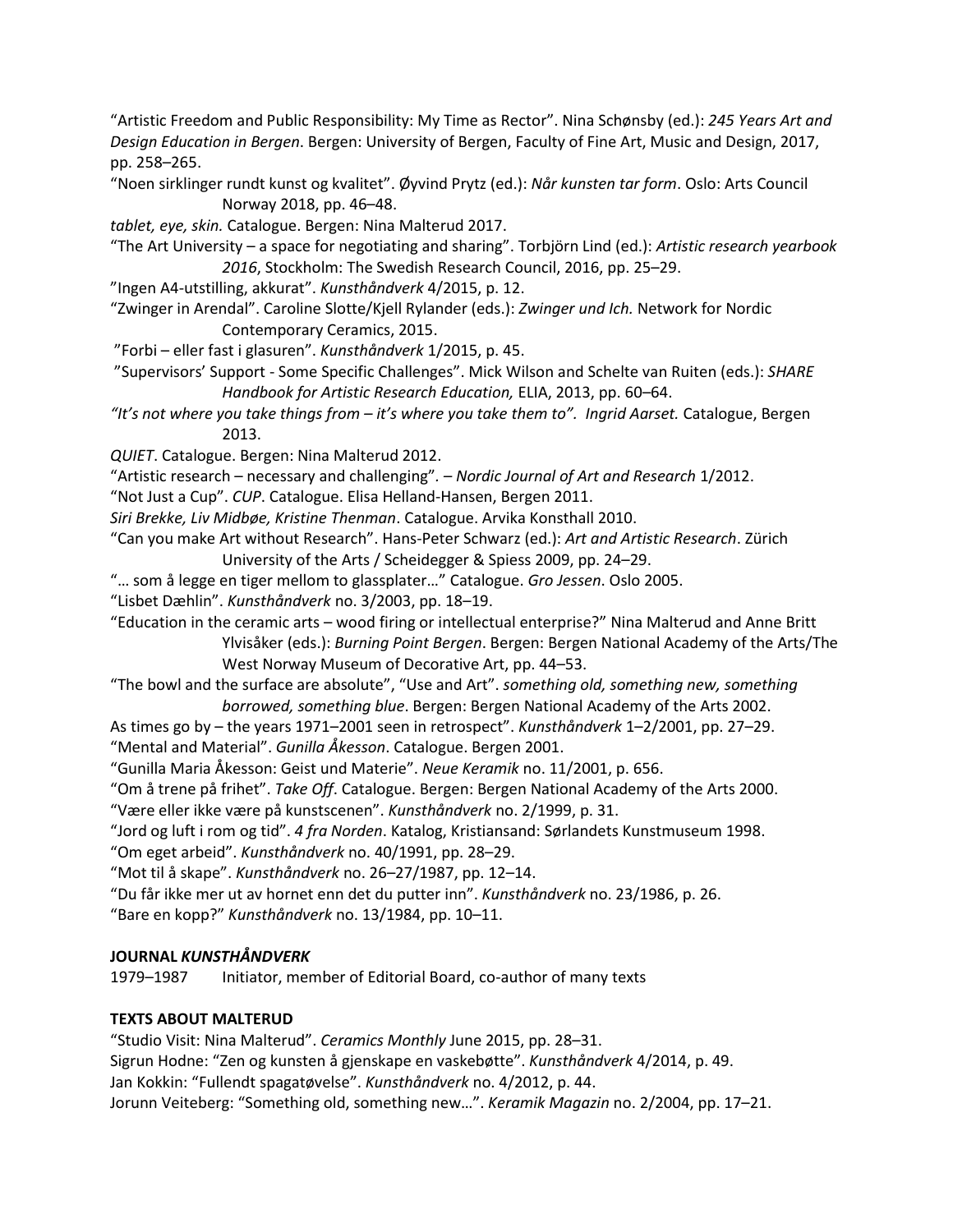Lars Elton: "Fra romantikk til system". *Kunsthåndverk* no. 1/2004, p. 43.

Jorunn Veiteberg: "Nina Malterud. In a Conversation about Function". *Ceramics: Art and Perception* no. 53 (2003), pp. 66–69.

- Jorunn Veiteberg: "Comments on a Conversation about Function". *something old, something new, something borrowed, something blue*. Bergen: Bergen National Academy of the Arts 2002, unpaginated.
- Åsmund Thorkildsen: "Un-use Consumption". *something old, something new, something borrowed, something blue*. Bergen: Bergen National Academy of the Arts 2002, unpaginated.
- Jorunn Veiteberg: "Nina Malterud". Torbjørn Kvasbø and Jorunn Veiteberg (eds.): *Norwegian Contemporary Ceramics*. Catalogue 1999, p. 34.

"Man må kunne tåle det usikre". Interview with Jorunn Veiteberg, *Kunsthåndverk no.* 1/1998, pp. 18–20. Interview with Erling Lægreid, *NRK 1*, 12/5 1996.

Randi Gaustad and Gunnar Danbolt: *Samtidskeramikk*. *Norsk keramikk fra 1940 til i dag*. Oslo: Dreyers Forlag 1990, p. 35.

Jan Lauritz Opstad: *En ny bevissthet*. Oslo: C. Huitfeldt Forlag 1989, pp. 10, 64, 104–106. Fredrik Wildhagen: *Norge i form*. Oslo: J.M. Stenersens Forlag 1988, p. 180.

## **LECTURES AND PRESENTATIONS** (selection)

| 2019     | Unngå å regne! Presentation at glaze seminar (arr. Katrine Køster Holst/Galleri Format)                                                                         |
|----------|-----------------------------------------------------------------------------------------------------------------------------------------------------------------|
| 2018     | Presentation at Arts Council Norway's yearly conference                                                                                                         |
| 2016     | The Art University - a space for negotiating and sharing, Swedish Research Council's<br>symposium on artistic research, Sweden                                  |
| $2012 -$ | Several lectures on artistic research in Norway, in higher education institutions                                                                               |
| 2012     | Kunstnerisk utviklingsarbeid (konstnärlig forskning) i norsk kunstutdanning, conference<br>Gustavsbergs Konsthall, Sweden                                       |
| 2012     | Supervisors' Support in Artistic Research Doctoral Programmes, workshop SHARE London                                                                            |
| 2011     | Ceramic Visions for the Future, seminar Visual Art, Oslo National Academy of the Arts                                                                           |
| 2009     | Materiale og konsept, seminar Rogaland Art Centre, org. by Norwegian Association for<br>Arts and Crafts West Norway                                             |
| 2009     | Can you make Art without Research, conference Zürich Hochschule der Künste                                                                                      |
| 2009     | Kunstnerisk utviklingsarbeid og forskning – utfordringer og muligheter, staff seminar<br>Visual Art, Oslo National Academy of the Arts                          |
| 2008     | Kunstnerisk utviklingsarbeid og kunstfaglig forskning - status og utfordringer, staff<br>seminar Grieg Academy, University of Bergen                            |
| 2007     | Kunstutdanning i dag - utfordring og muligheter, staff seminar Norwegian Academy of<br>Music                                                                    |
| 2005     | Culture, Curriculum and Quality – Challenging the Frames of Tradition and Innovation,<br>Biennial Conference European League for Institutes of the Arts, Luzern |
| 2004     | Keynote: Why Sensuous Knowledge Make Sense, Sensuous Knowledge conference 1,<br>Bergen National Academy of the Arts                                             |

## **TEACHING/SUPERVISION HIGHER ART EDUCATION** (BA, MA and PhD level)

- 2019–2021 Co supervisor artistic PhD candidate, Faculty of Fine Art, Music and Design, UiB
- 2021, 19, 17 Key note at Artistic Research School seminar, organized by NARP
- 2017–2019 Main supervisor artistic PhD candidate, Oslo National Academy of the Arts
- 2011–2015 Responsible for yearly Supervisors' Seminar, NARP (with Ivar Frounberg)
- 1994–2002 Professor in ceramics at KHiB, including leading the department, supervision BA and MA level, cooperation with other departments, artistic research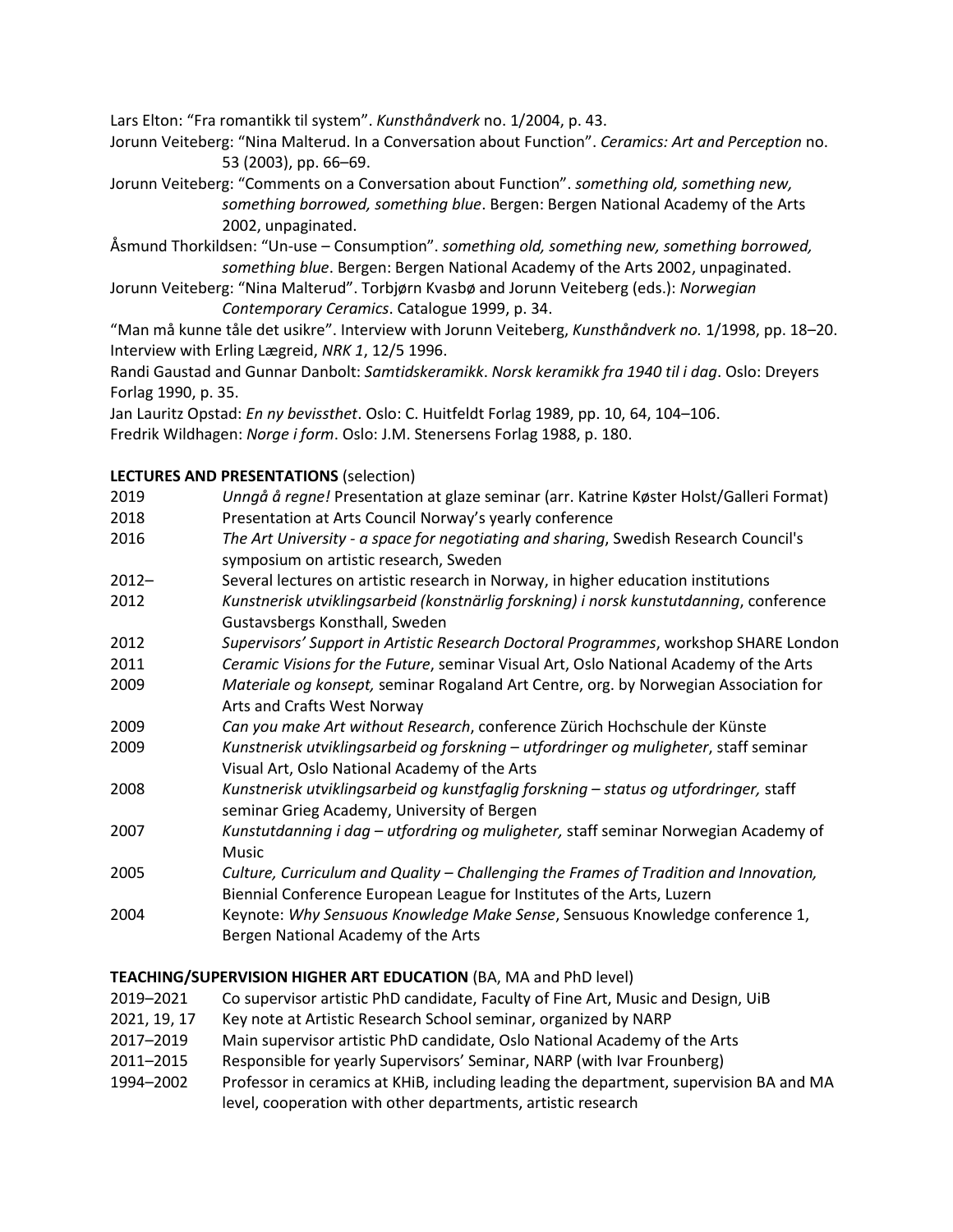#### 1990–91 A few courses at Oslo National Academy of the Arts, ceramics

#### **EXTERNAL EXAMINER HIGHER ART EDUCATION**

| 2020               | Chair of assessment committee artistic PhD, Oslo National Academy of the Arts |
|--------------------|-------------------------------------------------------------------------------|
| 2017               | Chair of assessment committee PhD level, Oslo National Academy of the Arts    |
| 2016               | Opponent last seminar PhD candidate, HDK Gothenburg University                |
| 2015               | Opponent 80% seminar PhD candidate, Konstfack, Stockholm                      |
| 2015               | Opponent 80% seminar PhD candidate, HDK Gothenburg University                 |
|                    | 2007, 02, 00, 1999, 98 Graduate exam ceramics and glass, Konstfack, Stockholm |
| 2002, 1999, 98, 97 | Graduate exam ceramics, HDK Gothenburg University                             |
| 1992, 90           | Graduate exam ceramics, Bergen School of Applied Arts                         |

1990 Undergraduate exam ceramics, National College of Art and Design, Oslo

## **EXPERT WORK/PEER REVIEW HIGHER ART EDUCATION**

| 2021      | NOKUT: Accreditation for PhD in artistic research in i film and related audiovisual media |
|-----------|-------------------------------------------------------------------------------------------|
|           | at Inland Norway University of Applied Sciences                                           |
| 2021      | Oslo National Academy of the Arts: Applications for assistant professor in ceramics       |
| 2018      | Stockholm University of the Arts: Applications for professor/vice dean                    |
| 2018      | Oslo National Academy of the Arts: Evaluation professor                                   |
| 2016      | Oslo National Academy of the Arts: Applications for professor in ceramics                 |
| 2015      | Bergen Academy of Art and Design: Evaluation professor                                    |
| 2015      | University of Agder: Applications for professor/associate professor visual art            |
| 2014      | Konstfack, Stockholm: Applications for professor in ceramics, focus on exhibition         |
| 2013-2014 | Swedish Higher Education Authority: Evaluation of higher design and craft educations,     |
|           | chair of committee                                                                        |
| 2013      | HDK, Gothenburg University: Evaluation professor                                          |
| 2012      | Oslo National Academy of the Arts: Applications for professor in ceramics                 |
| 2012      | Swedish National Agency for Higher Education: Accreditation for artistic doctoral exam:   |
|           | Luleå University                                                                          |
| 2011      | Swedish National Agency for Higher Education: Accreditation for artistic doctoral exam:   |
|           | Umeå University                                                                           |
| 2010-2011 | Gothenburg University RED10: Chair of panel for evaluation of artistic research in fine   |
|           | art, crafts and design and photography                                                    |
| 2010      | HDK, Gothenburg University: External evaluation of doctorate applications                 |
| 2009-2010 | Swedish National Agency for Higher Education: Accreditation for artistic doctoral exam:   |
|           | Gothenburg and Lund Universities, The Swedish School of Textiles Borås                    |
| 2009      | Swedish Research Council: Accreditation of a national artistic doctorate research school  |
| 2008      | Konstfack, Stockholm: Applications for professor in ceramics                              |
| 2008      | Burg Giebichenstein, Halle, Tyskland: Application for professor in ceramics               |
| 2006-2007 | Swedish National Agency for Higher Education: Evaluation and master accreditation,        |
|           | higher design educations                                                                  |
| 2000      | Oslo National Academy of the Arts: Applications for assistant/associate professor in      |
|           | ceramics                                                                                  |
| 1996-1997 | Konstfack, Stockholm: External evaluation of the Department of Ceramics and Glass         |
| 1994      | Konstfack, Stockholm: Applications for professor in ceramics                              |
|           |                                                                                           |